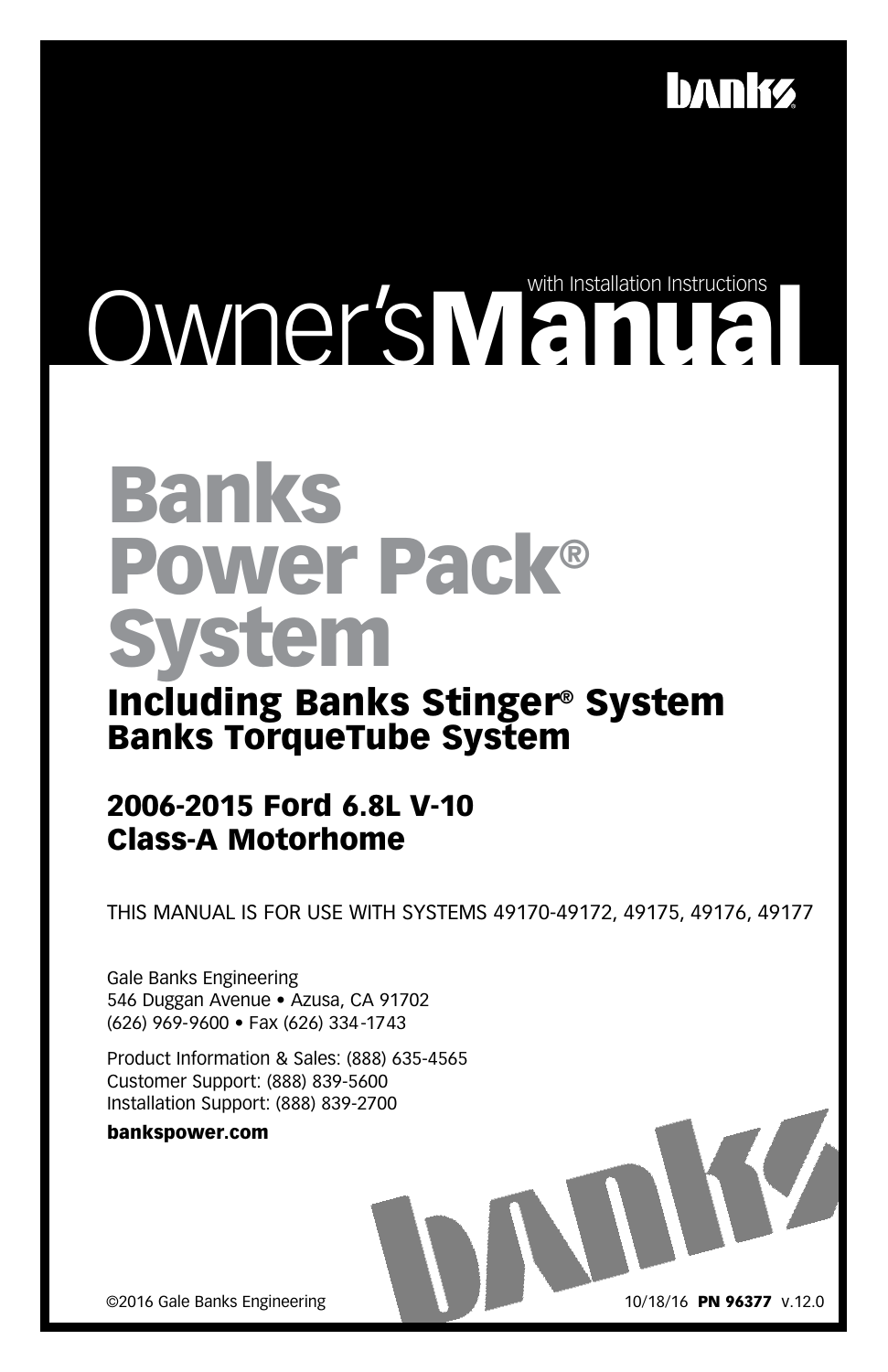# General Installation Practices

#### **Dear Customer,**

**If you have any questions concerning the installation of your Banks Stinger system, please call our Technical Service Hotline at (888) 839-2700 between 7:00 am and 4:00 pm (PT). If you have any questions relating to shipping or billing, please contact our Customer Service Department at (888) 839-5600.** 

#### **Thank you.**

**1.** For ease of installation of you Banks system, familiarize yourself with the procedure by reading the entire manual before starting work.

**2.** The exploded views provide only general guidance. Refer to each step and section diagram in this manual for proper instruction.

**3.** Throughout this manual, the left side of the vehicle refers to the driver's side, and the right side to the passenger's side.

4. Disconnect the ground cables from the battery before beginning work. If the vehicle has more than one battery, be sure that the engine primary battery is disconnected. This is necessary for safety and to ease the installation of the passenger side TorqueTube® exhaust manifold.

**5.** Route and tie wires and hoses a minimum of 6 inches away from exhaust heat, moving parts and sharp edges. Clearance of 8 inches or more is recommended where possible.

6. When raising the vehicle, support it on properly weight-rated safety stands, ramps or a commercial hoist. Follow the manufacturer's safety precautions. Take care to balance the vehicle to prevent it from slipping or falling. When using ramps, be sure the front wheels are centered squarely on the topsides; put the transmission in park; set the hand brake; and place blocks behind the rear wheels. If the vehicle is supported by a hoist, the front wheels may be removed for further accessibility.

CAUTION! Do not use floor jacks to support the vehicle while working under it. Do not raise the vehicle onto concrete blocks, masonry or any other item not intended specifically for this use.

**7.** During installation, keep the work area clean. If foreign debris is transferred to any Banks component. Clean it thoroughly before installing.

#### Notification

The Banks Ram-Air Filter comes pre-oiled and no oiling is necessary for initial installation. Service the filter as specified in the Cleaning and Oiling the Banks Ram-Air Filter Section of this manual.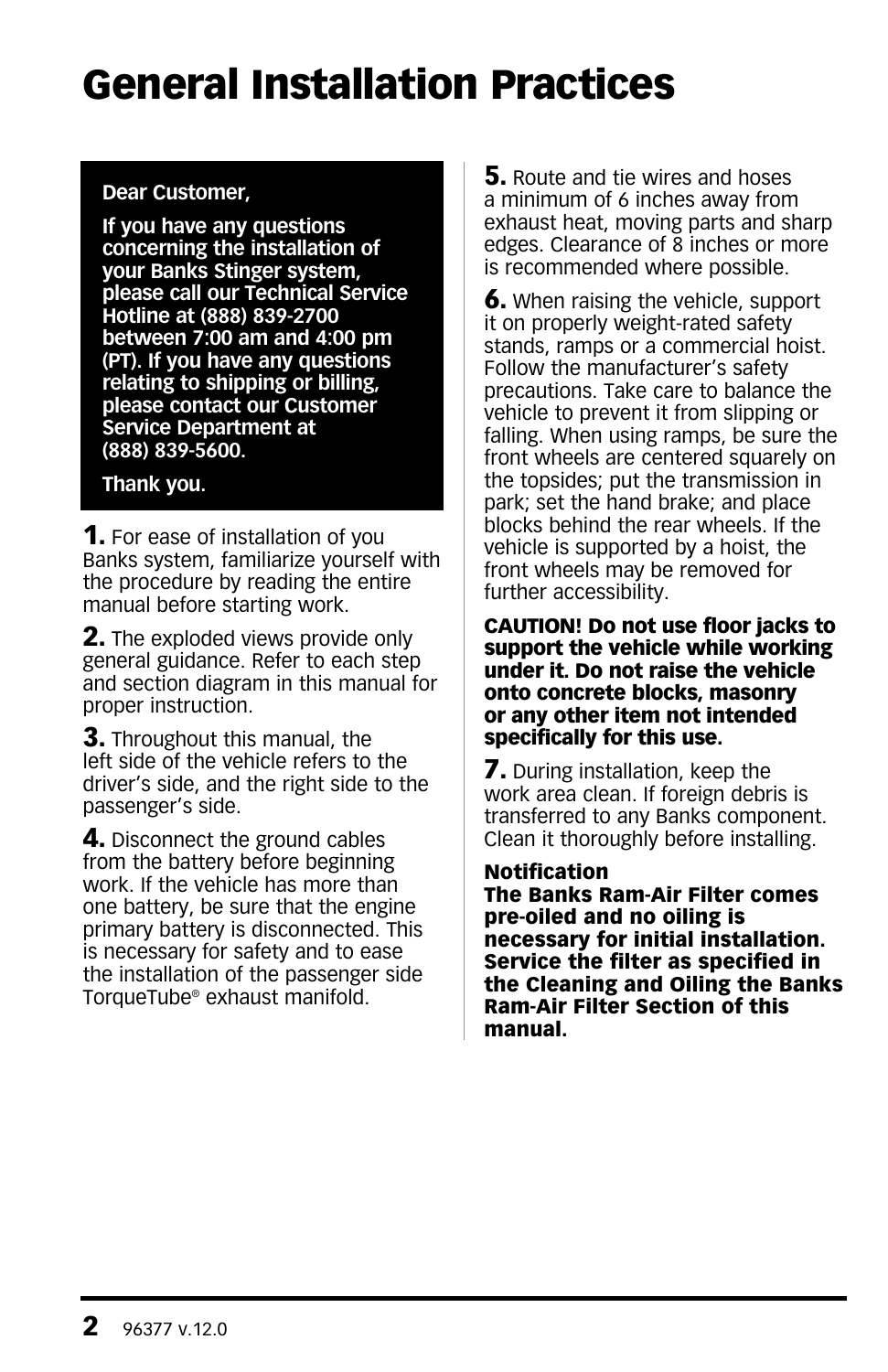#### Tools Required

- 5mm 6 point socket
- Saw or torch
- 10mm ratchet wrench
- 10mm swivel socket
- Clean shop towels or rags
- Pry bar or channel lock pliers
- 1⁄4" and 3⁄8" drive ratchets with metric sockets and a 1⁄4" drive extension
- Metric combination or open-end wrenches
- Standard and Phillips head screwdrivers
- Penetrating oil or light lubricant spray
- Standard and phillips head screwdrivers
- Torque wrench

# Table of Contents

| General Assembly 4                                                                                                                                                                                                                                   |
|------------------------------------------------------------------------------------------------------------------------------------------------------------------------------------------------------------------------------------------------------|
| Section 1 $\ldots$ , $\ldots$ , $\ldots$ , $\ldots$<br>TorqueTube Manifolds                                                                                                                                                                          |
| Monster Exhaust Install                                                                                                                                                                                                                              |
| Section 3 13<br>Ram Air Filter Install                                                                                                                                                                                                               |
| Cleaning and Oiling the Banks Ram-Air<br>Filter                                                                                                                                                                                                      |
| Bill of Materials16<br>$-1$ . The contract of the contract of the contract of the contract of the contract of the contract of the contract of the contract of the contract of the contract of the contract of the contract of the contract of the co |

Ram Air Filter Install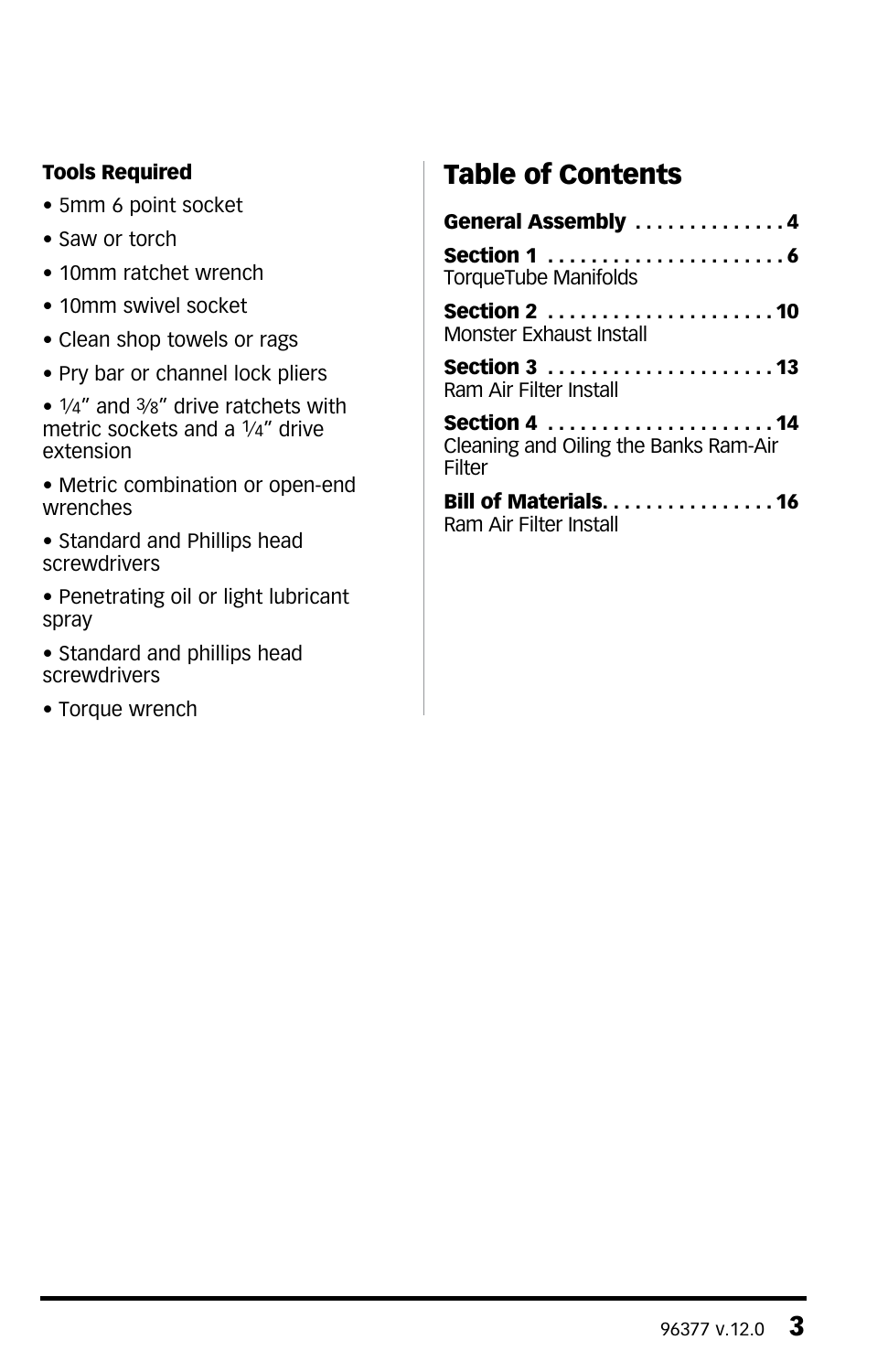# General Assembly

Figure 1A *2006-2010 Models See Bill of Materials on page 16*



Figure 1B *2011 Models See Bill of Materials on page 16*

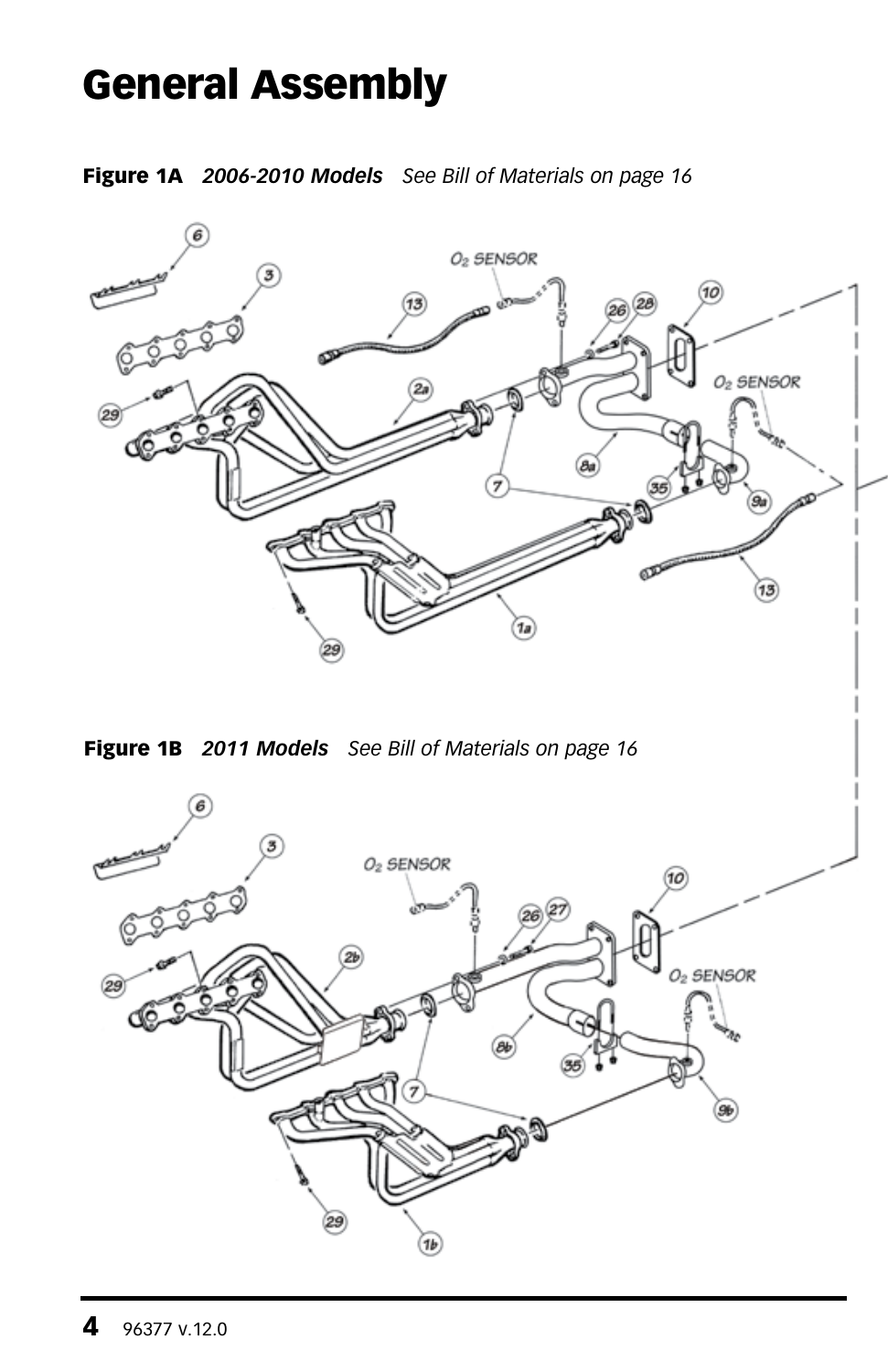

Figure 1C All *Models See Bill of Materials on page 16*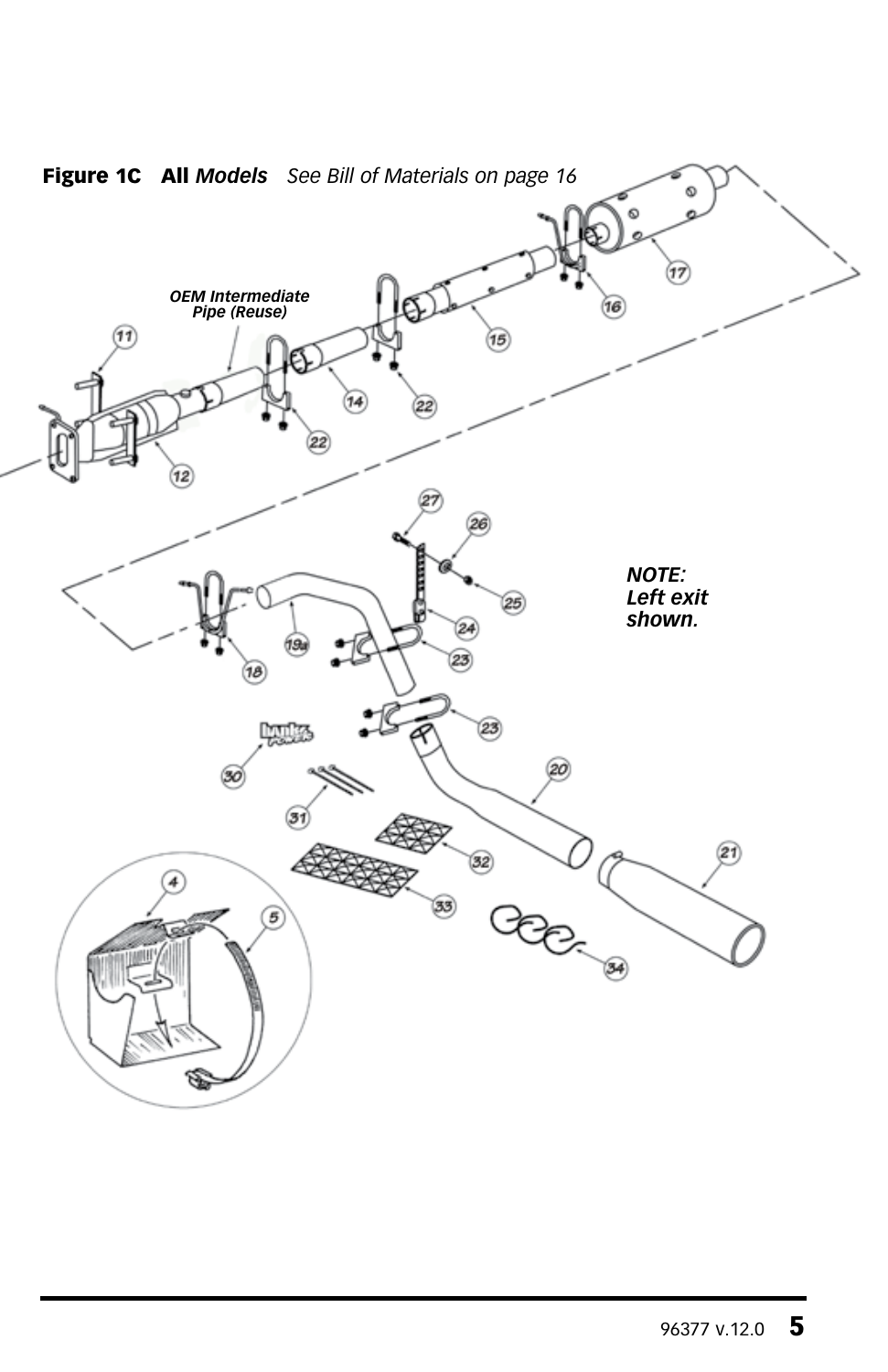# Section 1 TORQUETUBE MANIFOLDS

#### *Skip to Section 2 for Stinger Install*

#### TORQUETUBE INSTALL

**1.** With the motorhome safely raised, ground wire(s) disconnected, and precautions in place, remove the factory exhaust system.

**2.** To provide better access to the manifolds remove the front wheels from the motorhome. If the motorhome is equipped with inner front fender shields, remove them for improved access.

*NOTE: Before removing the lug nuts, make sure a capable torque wrench is available to tighten the lug nuts to the manufacturer's torque specifications* 

**3.** The vehicle may have a bolted in crossmember between the leveling jacks at the front of the vehicle. This will need to be removed prior to removing the factory exhaust system and reinstalled after the Banks PowerPack system is place.

#### WARNING: Do not use the leveling jacks while the cross-member is removed.

4. Locate the oxygen sensors in the exhaust headpipes on each side of the engine, forward of the catalytic converters. Unplug the connectors and unscrew the oxygen sensors, keeping track of the left and right sensors. Be careful not to touch or contaminate the sensor.

**5.** Remove the factory hardware on the front 2-bolt headpipe flanges.

**6.** Disconnect the four (4) bolt flange at the front of the catalytic converter. Remove the factory Y-pipe from the vehicle. Retain the factory hardware for reassembly.

*NOTE: Whenever possible, it is recommended that the catalytic converters be inspected. Restricted or damaged catalytic converters can* 

#### *impede performance of your Banks PowerPack.*

**7.** Pull out the dipstick and remove the small bolt that attaches the oil dipstick tube to the cylinder head. At the front of the vehicle, behind the front engine cover, remove the 2 screws that retain the dipstick tube to the radiator support. Near the exhaust manifold, pull the dipstick tube up out of the engine block. Check to see if there is an O-ring on the tube. If not, the O-ring may be stuck inside the hole in the engine block. This O-ring should be retrieved if necessary and placed back onto the tube before reinstalling it. Accessing the dipstick may be easier from the interior engine cover (doghouse).

**8.** To remove the exhaust manifolds, use a wrench or socket to back the nuts away from the manifolds at least one turn, then use a 5mm 6 point socket to remove each stud from the head. As an alternate method, take the nuts off the studs, and then remove the studs.

**9.** After the manifolds have been removed from the vehicle, remove any remaining studs from the heads. The studs must be removed from the heads in order to install the Banks TorqueTubes.

**10.** On the passenger side of the engine, loosen the three rearmost outside valve cover bolts. Slide the valve cover heat shield provided under the heads of the bolts and tighten. See Figure 2.

**11.** On some vehicles a wire loom bundle runs along the top of the frame rail adjacent to the side of the engine. In these instances this loom and any other wiring must be relocated away from the TorqueTube heat area. Pry the wire loom clips from the frame rail to provide enough slack in the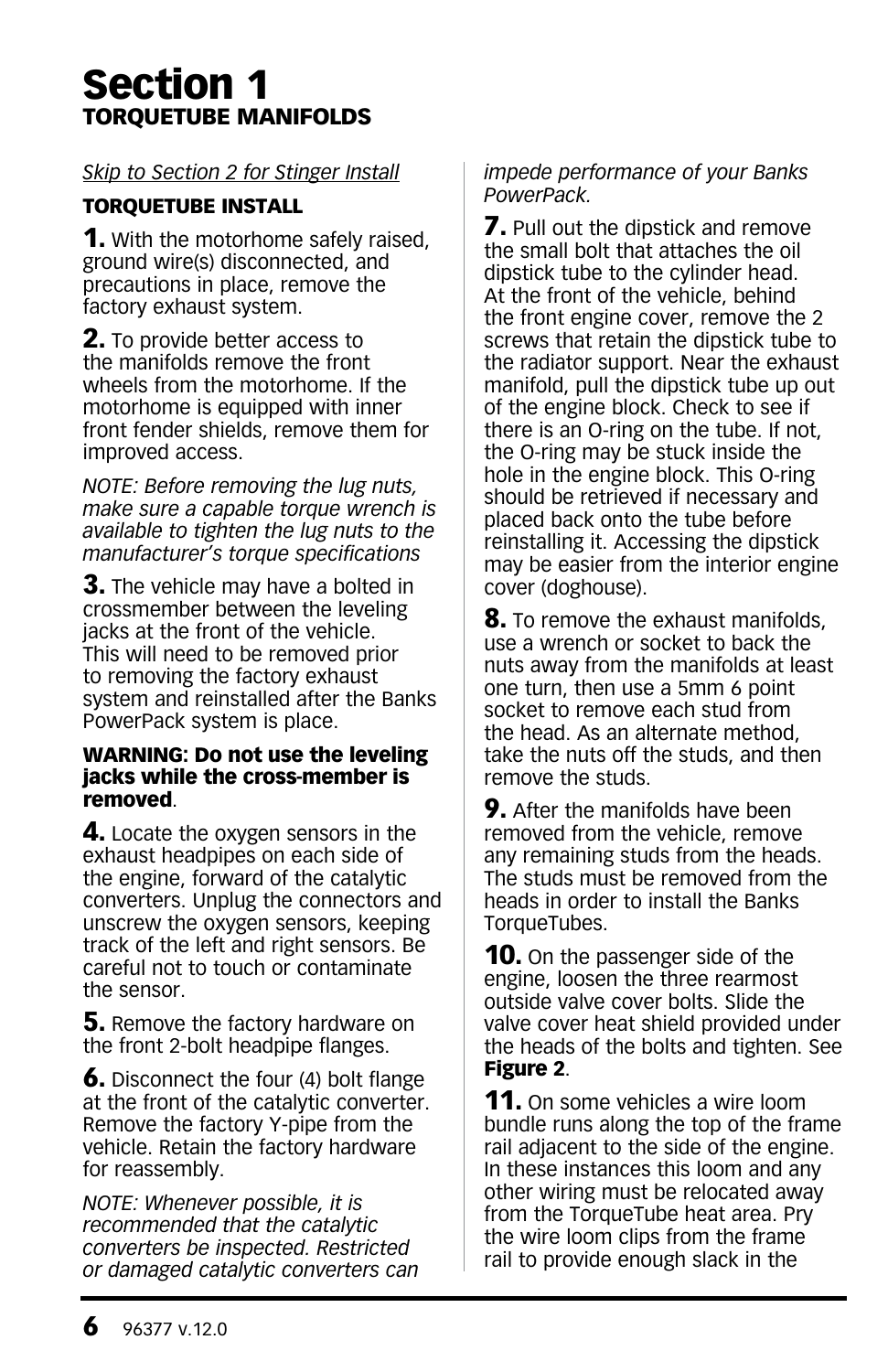

wire loom bundle so it may be routed and tied up against the underside of the floor of the coach. The wire loom bundle may be routed up braces adjacent to the upper engine area and along supporting members under the floor with the wire ties provided.

12. CAUTION: Make sure all ground cables are removed from vehicle's **battery(s).** Remove the starter wire battery cable from the starter motor. Install the starter heat shield onto the starter using the #52 hose clamp provided.

#### CAUTION: Make sure the heat shield does not come in contact with the positive terminal of the starter once the heat shield is tightened down. See Figure 3.

**13.** Inspect the exhaust mounting surfaces of the cylinder heads and clean any rust or carbon deposits, which would prevent the TorqueTubes from sealing. Be careful when doing this as the cylinder heads are aluminum, and can be easily damaged. Banks recommends the use of a plastic scraper. Zip-tie cables away from left-side Torque Tube. Wrap any hoses or harnesses with the supplied heat shield blanket. Secure the blanket to the hose with the supplied wire ties.

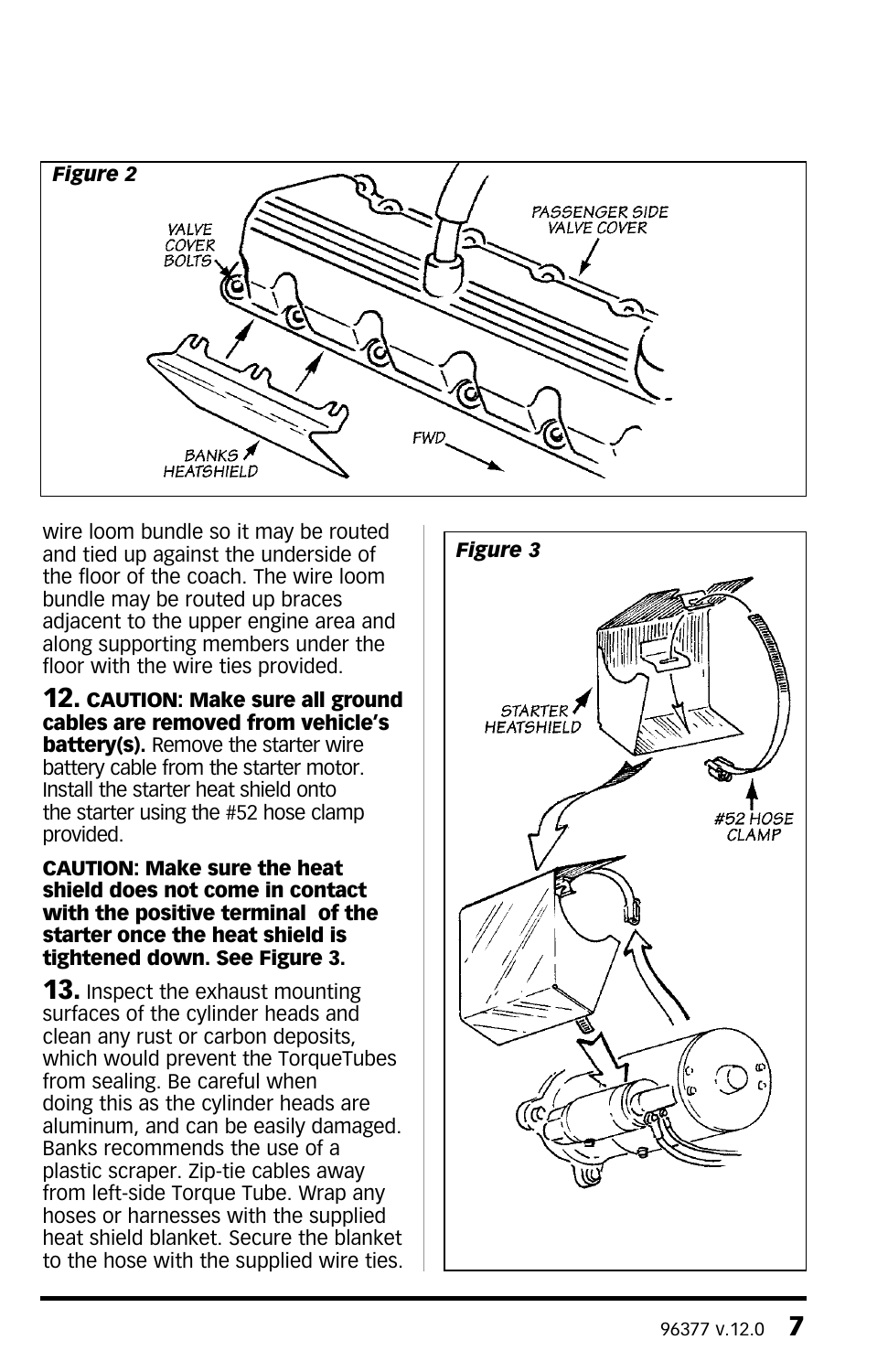**14.** Place a small amount of antiseize on the threads of each of the supplied TorqueTube bolts. Use the new gaskets provided when installing Banks TorqueTubes. The exhaust ports are off-centered so be sure The gaskets are rotated properly.

**15.** Lift the Banks TorqueTubes and gasket into place and install one or two bolts to hold them in position. Install the remaining bolts into the heads and tighten. Torque the 8mm head bolts to 20 ft-lbs.

**16.** Make sure the O-ring is on the dipstick tube, and slide the dipstick between the 3rd & 4th Torquetubes. Reinstall the dipstick into the hole in the engine block. Reattach the dipstick tube bracket to the cylinder head with the factory hardware. Reattach the bracket at the radiator support with the factory hardware and put the dipstick back in (See figure 4).

WARNING! The following step may require the use of a torch and/ or saw. Proper safety equipment should be used. Failure to use proper safety equipment may

#### result in severe injury.

**17.** On some vehicles additional clearance may be necessary to install the right side Torque tube. The Undercarriage Power Platform may be slightly modified by cutting away the frame plate corner without disrupting structural integrity. From underneath the vehicle, measure by leaving 1/4" clearance around the nut and beam and mark the location. Using a reciprocating say, cut the platform plate (See figure 4b).

**18.** If additional clearance at the front of the right side TorqueTube for the air conditioning hose is needed, very gently bend the line away from the TorqueTube until there is a minimum of 1" of clearance. Do not use a pry bar or other tool to bend it as this may damage the line. Wrap the air conditioning line with the heat shielding blanket provided, and tie it with the supplied wire ties.

**19.** If it was removed, reinstall the hydraulic jack crossmember at the front of the vehicle.

**20.** Place the new catalytic converter flange gasket onto the 2-bolt studplate

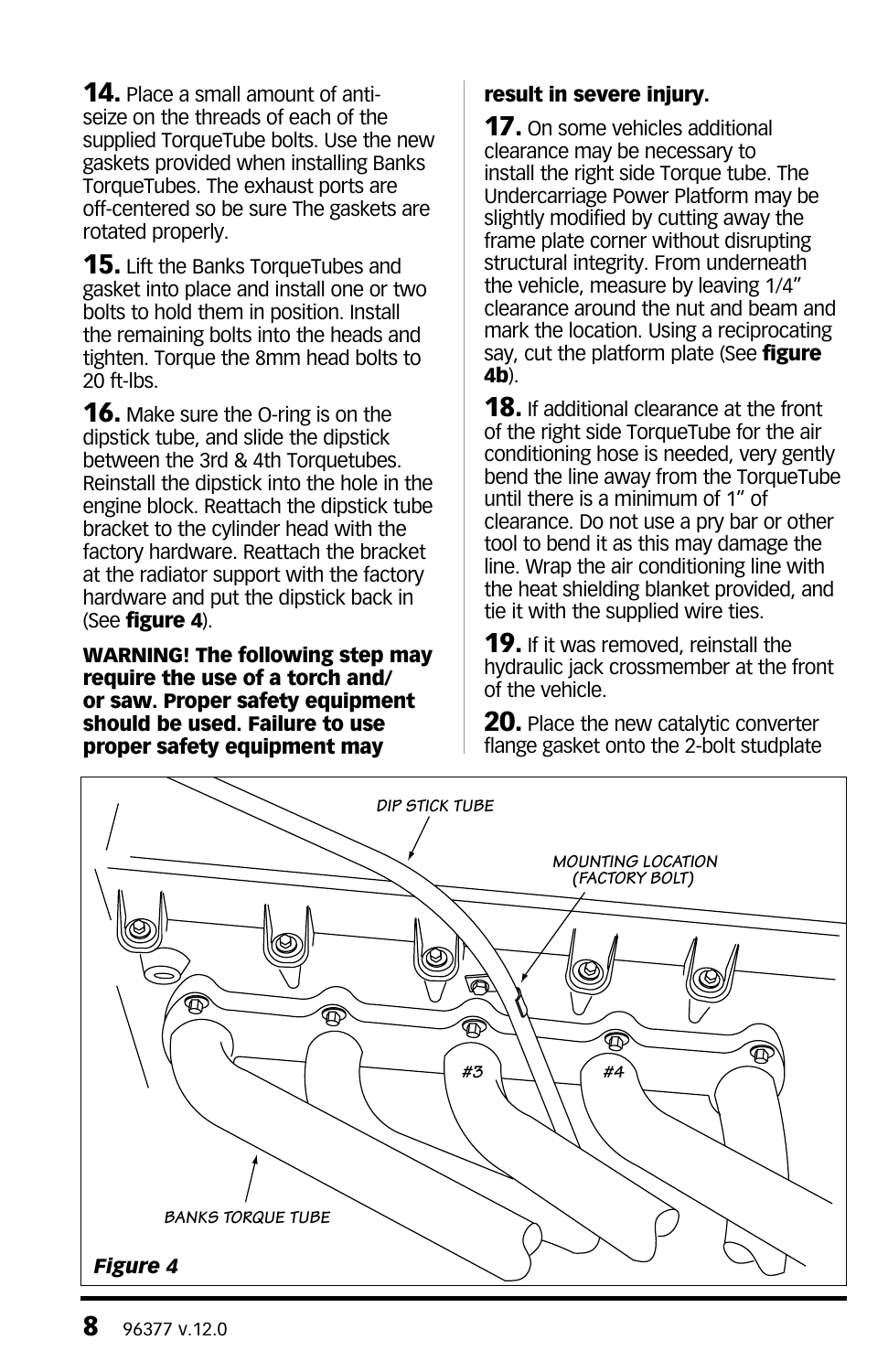

on the catalytic converter flange. Install the Y-pipe onto the catalytic converter using the original hardware.

**21.** Place a conical seal into the flare at the right side of the Y-pipe, and attach the Y-pipe to the right side TorqueTube using the 3⁄8" x 13⁄4" bolts and washers provided. Do not tighten the bolts yet.

**22.** Place a 21⁄2" clamp onto the y-pipe extension outlet. Install the y-pipe extension outlet into the right-side y-pipe. Place the second conical seal onto the flare on the left-side of the y-pipe extension. Attach the y-pipe to the left side TorqueTube with the 3⁄8" x 13⁄4" bolts and washers provided. Tighten and torque all 3⁄8" hardware to 35 ft-lbs.

**23.** Install and tighten the oxygen sensors into the threaded bungs provided on the Y-pipe & Y-pipe extension. Use a small amount of anti seize on the threads of the oxygen sensors. Be careful to not get any anti-seize on the sensor elements themselves.

#### 24. For 2011 models skip to step 26,

#### For all other models supplied with Banks O2 sensor extension

harness, remove the two index pins on the factory oxygen sensor connector and on the factory sensor extension

lead male connector by cutting or filing. Be careful not to damage the locking mechanism of the connectors. See Figure 5.

**25.** Plug the Banks oxygen sensor (O2) extension harness into the factory O2 harness where each sensor was previously connected. Plug the O2 sensor into the opposite end of Banks extension harness. Secure the leads away from any pipes or moving linkages with the wire ties provided.

**26.** Using the supplied heat shield blanket and steel ties, wrap the passenger side fuel lines between the frame and transmission. Wrap the parking brake cable on the rear of the transmission.

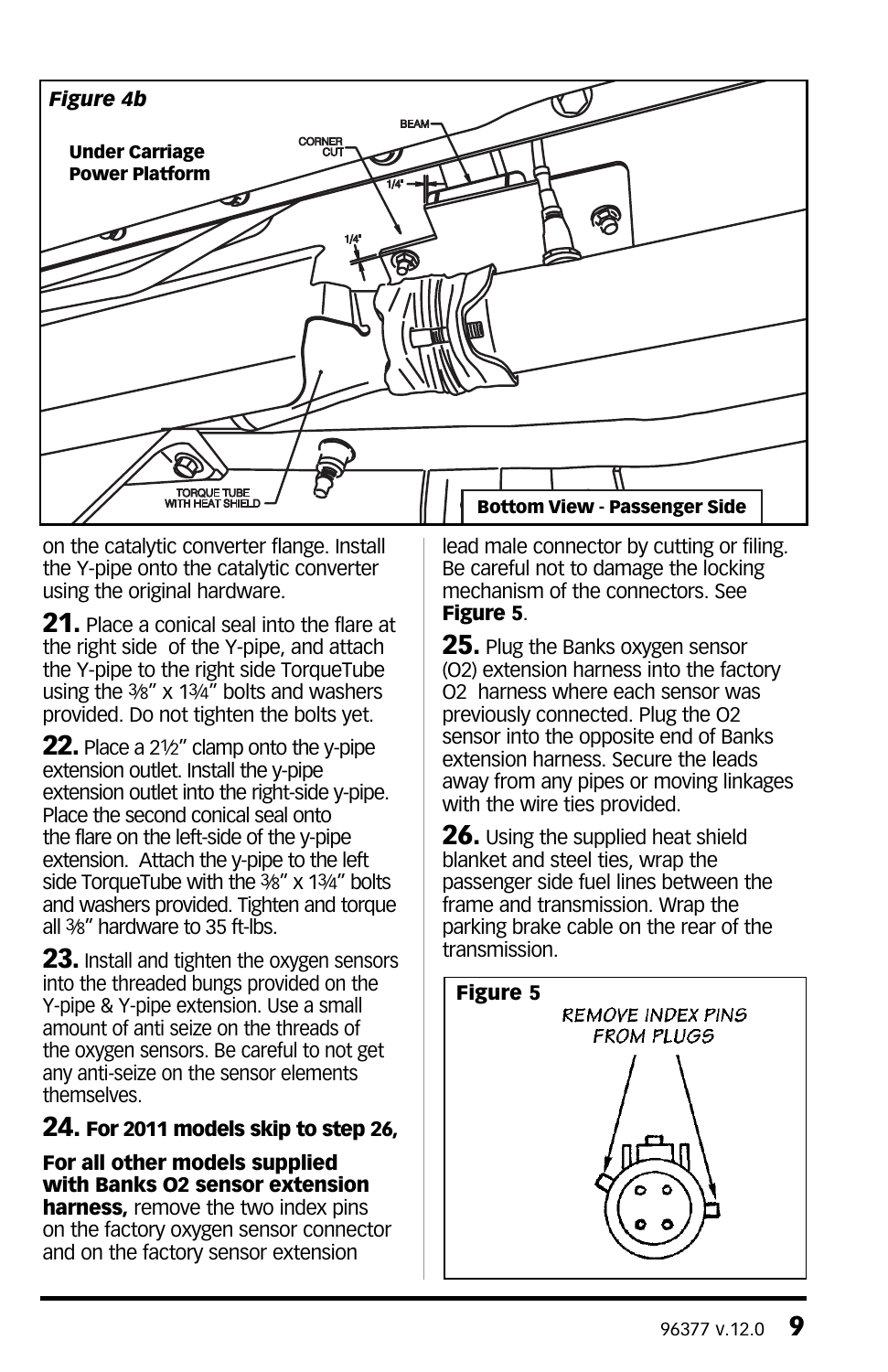# Section 2 MONSTER® EXHAUST INSTALL

**1.** Disconnect the negative (ground) cable from the battery (if there is more than one battery, disconnect both negative cables). Secure the cable so it cannot accidentally come in contact with the post.

**2.** Raise the vehicle and support it securely with properly weight-rated safety stands, ramps or a commercial hoist. Take care to balance the vehicle to prevent it from slipping or falling. When using ramps, be sure the wheels are centered squarely on the topsides. Place the transmission in park (automatic) or reverse (manual), set the parking brake and securely block the wheels that are on the ground. CAUTION: DO NOT WORK UNDER ANY VEHICLE SUPPORTED ONLY BY A JACK. SEVERE INJURY MAY RESULT.

WARNING! The following step may require the use of a torch and/ or saw. Proper safety equipment should be used. Failure to use proper safety equipment may result in severe injury.

**3.** Begin removing the factory exhaust starting at the muffler. Remove the muffler and tailpipe assembly by removing the clamps or cutting the through the pipe near the joints. Remove tailpipe hanger pin from the rubber hanger.

*NOTE, to remove the factory exhaust, an oxy-acetylene torch can be used to heat the factory joints to allow the crimped pipes to separate.*

4. Remove muffler's dual rear hanger pins and single front hanger from the rubber hangers. Remove the tailpipe and muffler.

**5.** Slide a 3" saddle clamp over the inlet of the Banks intermediate pipe (smaller pipe). Install the Banks intermediate pipe and clamp over the factory intermediate pipe outlet. If no

factory intermediate pipe is installed, align the Banks intermediate pipe notch with the catalytic converter pin. Snug the 3" clamp.

*NOTE: all clamps should be positioned at the beginning of the slots (on the 1⁄2 circle punch) and evenly tightened.*

**6.** Install a 3" saddle clamp onto the inlet of the Banks heat-shielded rear intermediate pipe. Install the Banks rear intermediate pipe onto the front intermediate pipe outlet. Snug the 3" clamp.

**7.** Install the front hanger clamp (single pin) onto the intermediate pipe outlet. Insert the hanger pin into the rubber hanger. Install the Banks Monster muffler onto the intermediate pipe outlet (see Figure 6).

**8.** Install the rear hanger clamp onto the Monster muffler outlet. Rotate the muffler such that the inlet is at the bottom of muffler and there is equal clearance between the frame and drive-shaft (see Figure 6).

**9.** Two (2) tailpipe options are available to provide either right-side (passenger) or left-side (driver) exit. Refer to the appropriate installation steps for your configuration.

**10.** Route the upper tailpipe into the muffler outlet. Depending on the storage box configuration, the upper tailpipe may need to be trimmed. Align the lower tailpipe along side the upper tailpipe until it is level and 11⁄2 to 2 inches below the bottom of the storage boxes. Be sure there is a minimum of 8" between the tip and ground. Mark the location of the upper tailpipe at the bottom of the swedge (see **Figure 7**). Trim the upper tailpipe.

**11.** Place a 3.5" saddle clamp on the lower tailpipe and assemble the lower tailpipe to the upper tailpipe. Snug the 3.5" clamp.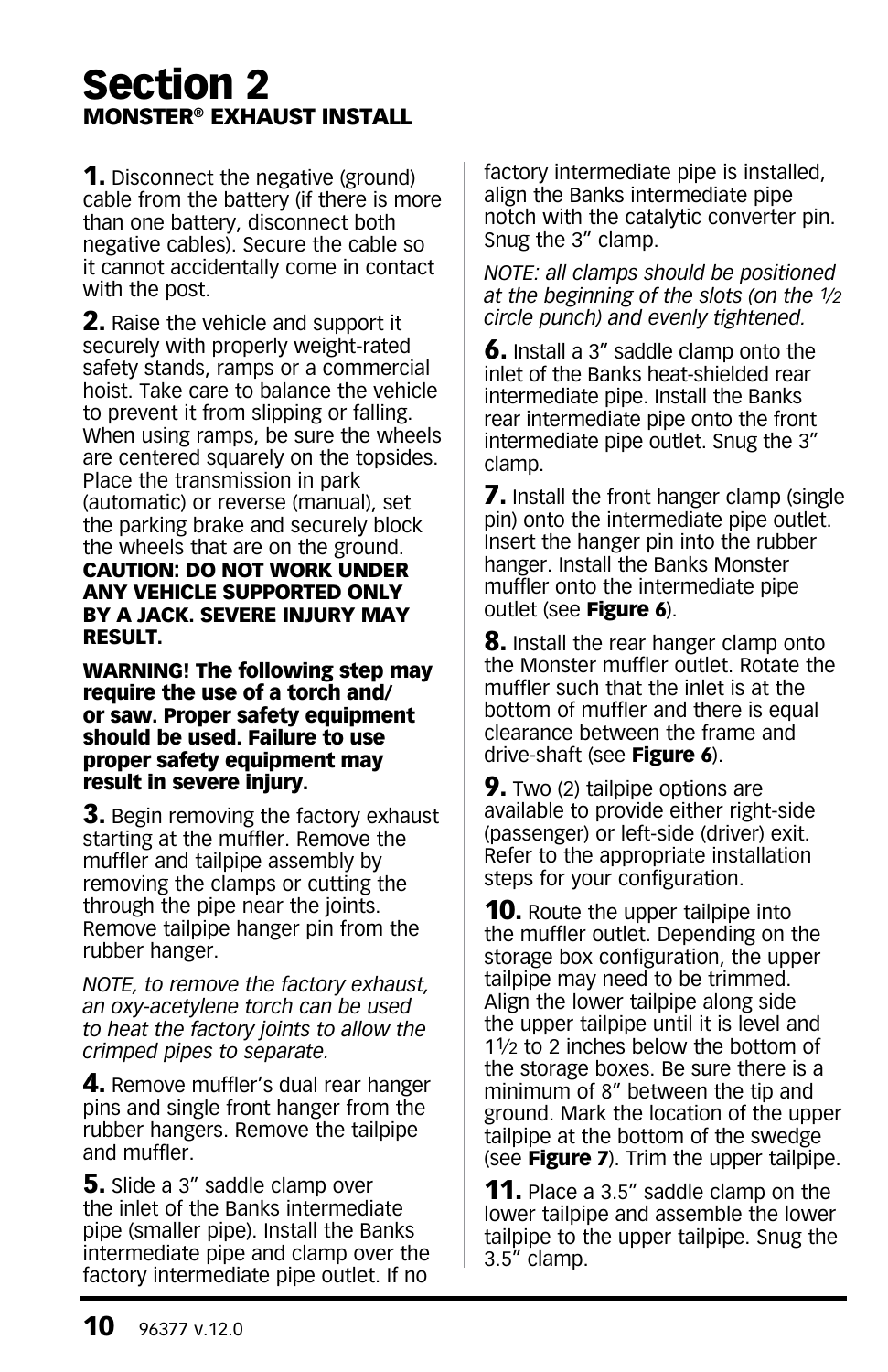

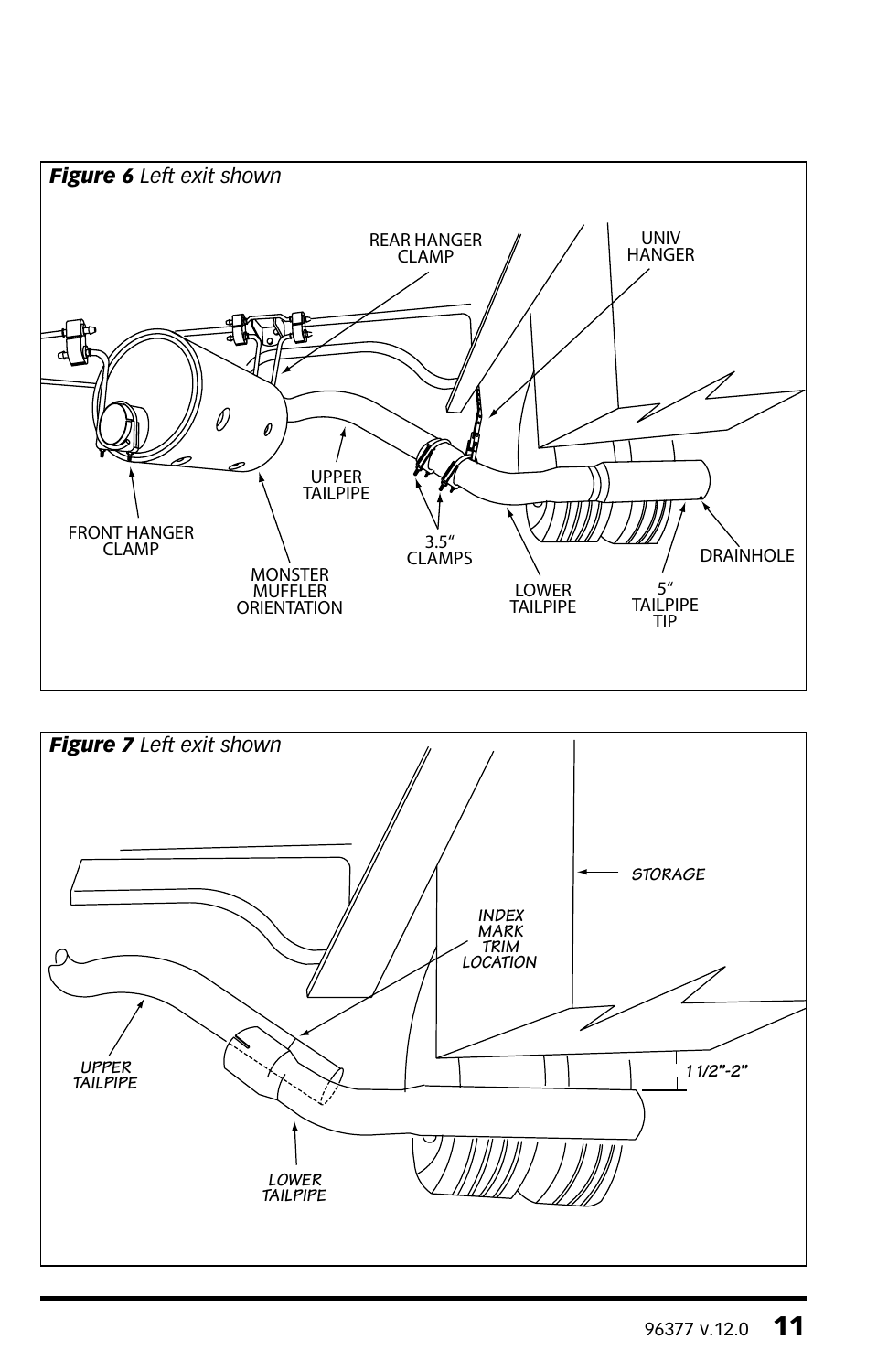**12.** Attach a 3.5" clamp to the universal hanger. Put the universal hanger onto the tailpipe. For the universal hanger, find a suitable hole in the frame rail directly over the tailpipe. Using the 3⁄8" hardware, support the universal hanger and tailpipe assembly level to the storage boxes.

**13.** Install the 5" dual wall tip onto the tailpipe outlet. Adjust the tip such that is a minimum of a 1-inch below the storage boxes. Be sure drainhole is facing down.

**14.** With the exhaust postioned properly, begin to tighen the clamps starting with the ones closest to the front of the vehicle and working your way back. Torque the 3⁄8" hardware and exhaust clamps evenly to 35 ft-lbs. Make sure that each slip is fully inserted (+/- 1⁄4"). All hanger pins should be facing forward (see Figure 8). Remove

the protective covering from the tailpipe tip.

#### CAUTION: The protective covering may ignite and burn if not removed prior to running the engine.

**15.** Your system includes two (2) Banks Power logos that can be placed on the front passenger and driverside panels in front of the front tires.

**16.** Re-connect negative battery cable(s). Start the engine and listen for exhaust leaks. Tighten the exhaust clamps as necessary. Whenever possible, tack-welding slip connections to prevent disengagement is recommended.

-END, SECTION 2-

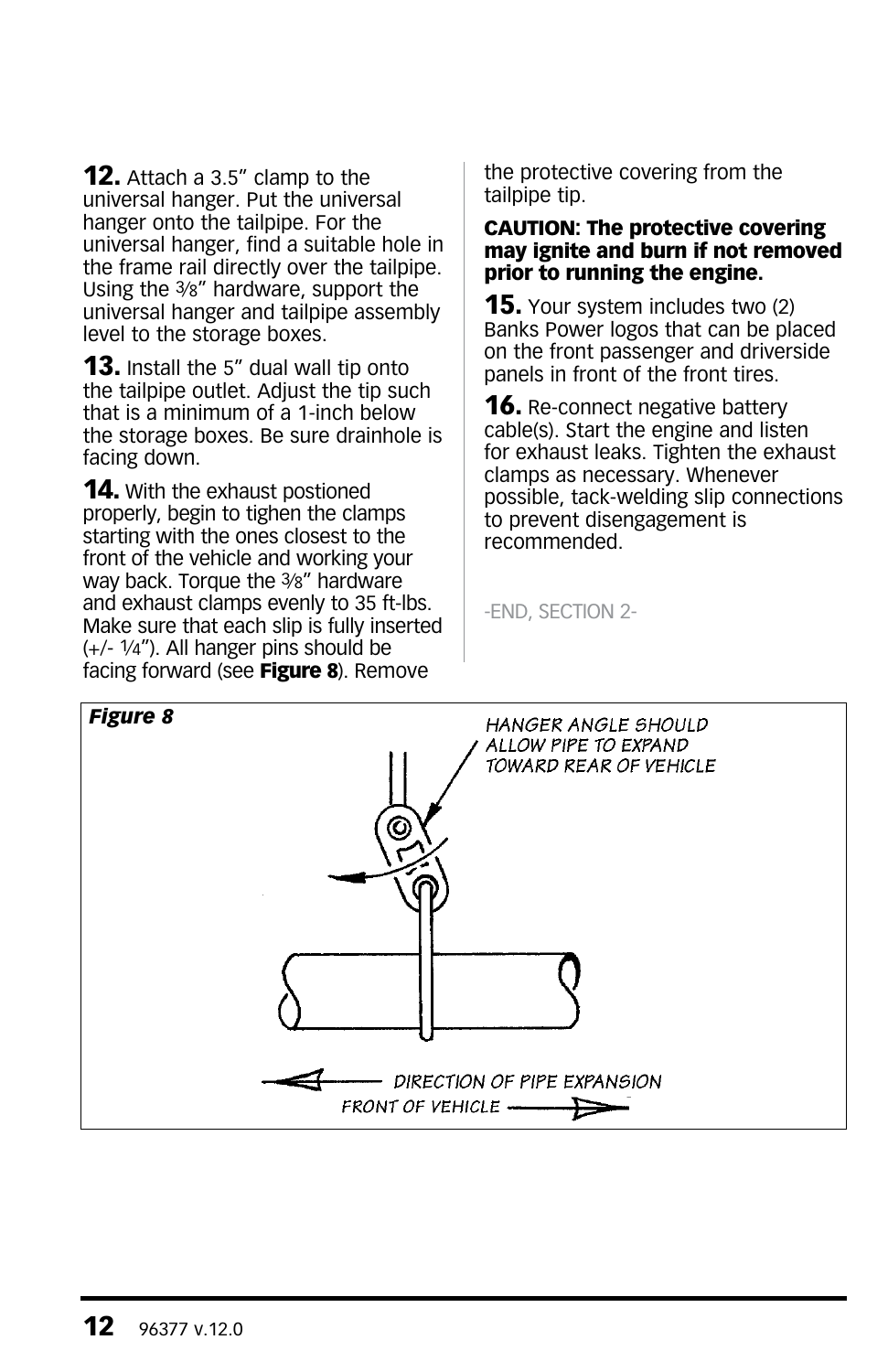# Section 3 RAM AIR FILTER INSTALL

**1.** Locate the engine air filter box by lifting the hood on the front of the motorhome. Remove the cover by releasing the four (4) clips on the sides of the housing and slide the cover toward the front of the motorhome.

**2.** Remove the old air filter element from the filter housing and replace it with the Banks Ram-Air filter element. Place the Banks filter element in the right orientation and check the filter seal is seating properly around the

housing to ensure no leakage. For proper maintenance and service on the Banks Ram-Air Filter, refer to CLEANING AND OILING THE BANKS RAM-AIR FILTER.

**3.** Slide the tabs on the cover into the slots on the air filter box. Press the cover down gently and re-attach the four (4) clips on the side to securely clamp the cover.

-END, SECTION 3-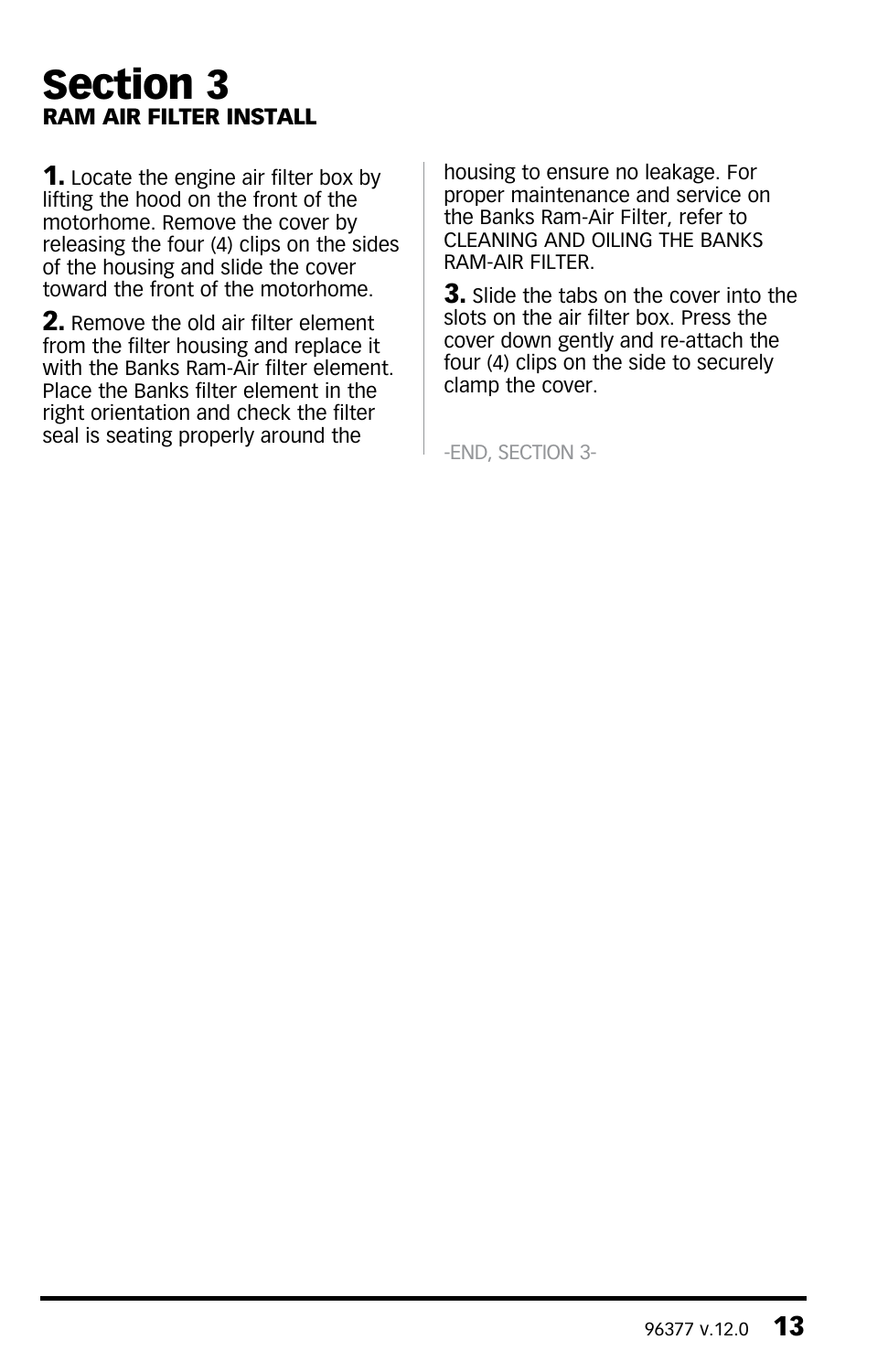# Section 4 CLEANING AND OILING THE BANKS RAM-AIR FILTER

Notification The Banks Ram-Air Filter comes pre-oiled and no oiling is necessary for initial installation.

Use Banks Ram-Air Filter cleaning system (part #90094), available from Gale Banks Engineering to service the Air Filter. Follow the instructions included with the cleaning system to clean and re-oil your Banks Ram-Air Filter.

#### 1. PRE-CLEANING

Tap the element to dislodge any large embedded dirt, then gently brush with a soft bristle brush. *NOTE: If complete cleaning is not practical at this time, reoil the element and reinstall in your vehicle.*



#### 2. SPRAY-ON CLEANING

Spray Air-filter cleaner liberally onto the entire element and let soak for 10 minutes.



#### PAN CLEANING

Large air-filter elements can be rolled or soaked in a shallow pan of Air-filter cleaner. Remove immediately and let soak for approximately 10 minutes.



#### 3. CLEANING HINTS

Use only Air-filter cleaner. No gasoline cleaning, No steam cleaning, No caustic cleaning solutions, No strong detergents, No high-pressure car wash, No parts cleaning solvents. Any of these No's can cause harm to the cotton filter media plus SHRINK and HARDEN the rubber end caps.

#### 4. RINSE OFF

Rinse off the element with lowpressure water. Tap water is okay. Always flush from the clean side to dirty side. This removes the dirt and does not drive it into the filter.

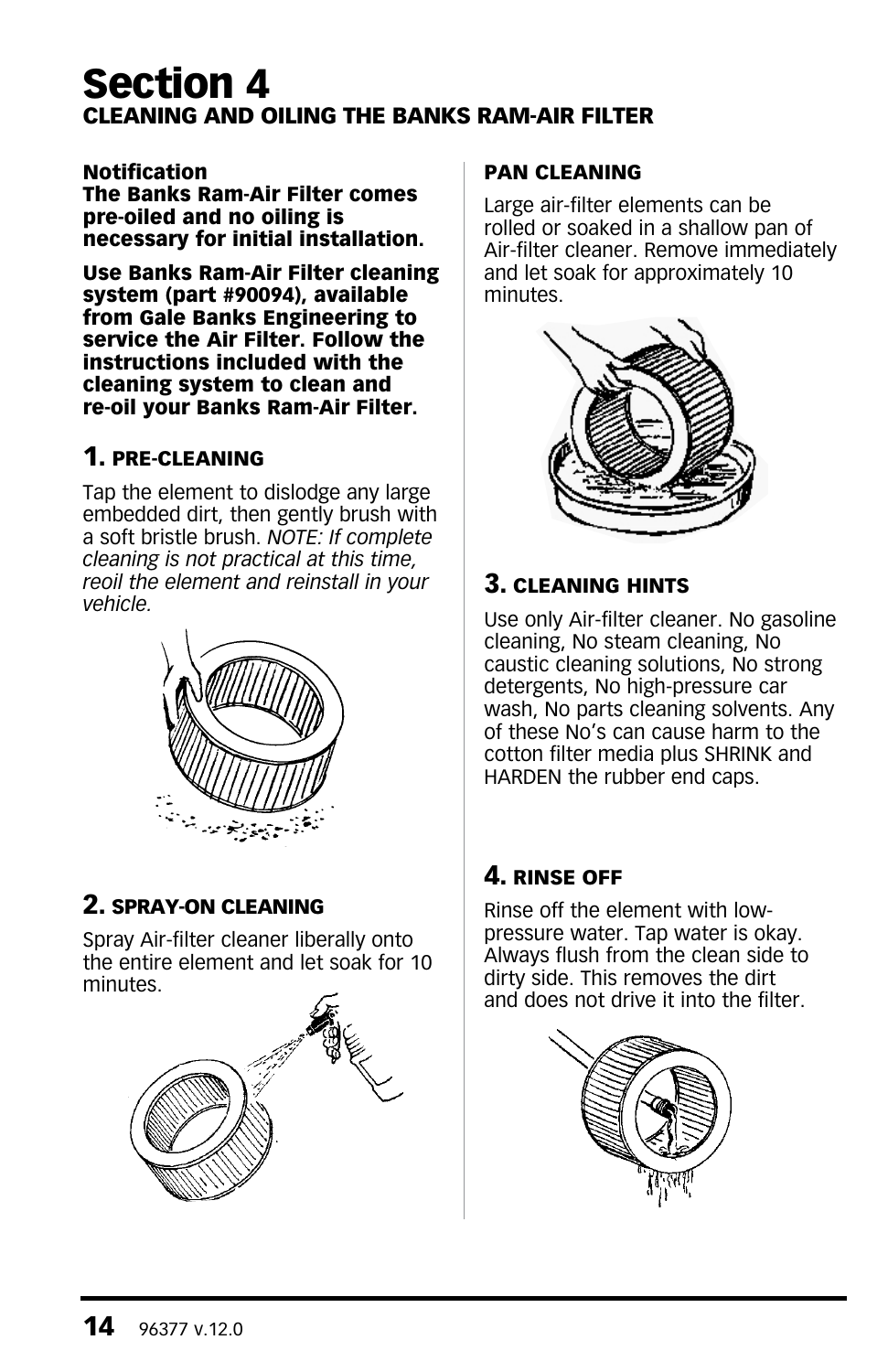#### 5. DRYING HINTS

Always dry naturally. After rinsing, shake off all excess water and let the element dry naturally. DO NOT USE COMPRESSED AIR – DO NOT USE OPEN FLAME – DO NOT USE HEAT DRYERS!

EXCESS HEAT WILL SHRINK THE COTTON FILTER MEDIA. COMPRESSED AIR WILL BLOW HOLES IN THE ELEMENT.

#### 6. AEROSOL OILING

After cleaning air filter always reoil before using. Spray Banks Ram-Air filter oil down into each pleat with one pass per pleat. Wait 10 minutes and re-oil any white spots still showing.



#### 7. OILING HINTS

Never use a Banks Ram-Air filter without oil (the filter will not stop the dirt without the oil). Use only Banks Ram-Air filter oil. Air-filter oil is a compound of mineral and animal oil blended with special polymers to form a very efficient tack barrier. Red dye is added to show just where you have applied the oil. Eventually the red color will fade but the oil will remain and filter the air. NEVER USE Automatic Transmission Fluid. NEVER USE Motor Oil. NEVER USE Diesel Fuel. NEVER USE WD40, LPS, or other light-weight oils.

#### 8. REINSTALL

Reinstall your Banks Ram-Air filter element with proper care. Make sure the element seats properly in the filter case. Install the cover making sure it's in the right position. Tighten all the nuts, bolts, screws or clips to factory specifications.

#### 9. DO NOT DISCARD

Affix the "Do Not Discard" sticker to the filter case (included with every Banks replacement element). Make sure you put the sticker in a highly visible place to alert your mechanic not to discard.

#### 10. PERFORMANCE HINTS

Service every 50-100,000 miles on street-driven applications. Service more often in offroad or heavy-dust conditions. If an air-filter restriction gauge is installed, then change the element when the air-filter restriction reaches 18"-H<sub>0</sub>.

CAUTION! Extremely fine dust from agriculture or offroad use will pull the oil from the element. Frequent reoiling of the element's clean side might be required. Completely service when practicable. For extra protection use an air-filter sealing grease on rubber ends of the element. Service only with Air-filter cleaner and Air-filter oil.

-END, SECTION 4-